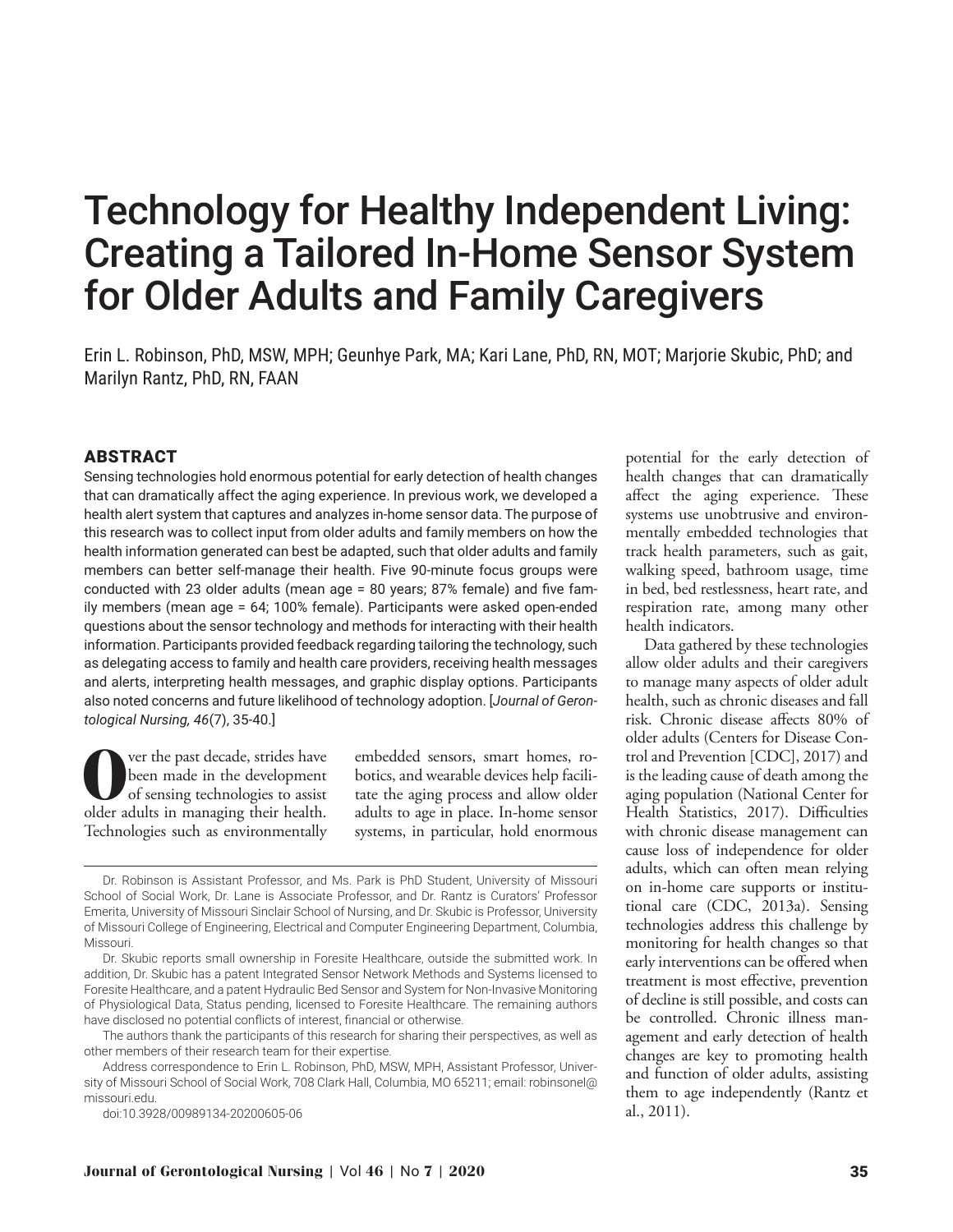Sensing technology has also been shown to detect and reduce fall risk among aging adults using an environmentally mounted depth sensor (Rantz et al., 2013; Sun & Sosnoff, 2018). The CDC reports that one in four people age ≥65 experience a fall every year (Bergen et al., 2016). These falls result in 3 million older adults being treated through the emergency department each year due to injuries sustained by falling, such as a head or hip injury (CDC, 2019). Although falls can dramatically impact the health of older adults, depth sensors that track normal movement in older adults' homes have been clinically validated to detect fall risk (Rantz et al., 2013). Through early detection, older adults, family members, and health care providers can work together to decrease environmental hazards to falling and improve health indicators that lead to falls.

Family caregivers often play a vital role in assisting community-dwelling older adults manage their health. However, caregiving tasks can place a large burden on family members (Adelman et al., 2014), which can ultimately impact the health of their older relatives (Kuzuya et al., 2011). Sensing technologies can reduce caregiving burden and improve overall health outcomes for older adults (Czarnuch & Mihailidis, 2011; Madara Marasinghe, 2016; Masterson Creber et al., 2016; Tomita et al., 2010). There has been some research that examines the adoption of sensing technology by family caregivers (Kanis et al., 2012; van Hoof et al., 2011); however, more research is needed to understand how sensing technologies can be adapted for in-home use by older adults and their family caregivers. Therefore, the purpose of this qualitative study was to explore how health information generated from in-home sensor technology can be tailored for inhome use by older adults and family members who may provide caregiving support.

# METHOD

Five focus groups were conducted to solicit participant feedback, consisting of two independent groups of participants. Four focus groups were conducted with individuals age  $\geq 60$  (*n* = 23), and one focus group was conducted with family members (*n* = 5) who provide caregiving to an older relative. All study activities received Institutional Review Board approval. Participants were consented into the study prior to participation, and participants' rights were outlined in the consent document and verbally prior to their participation.

#### Recruitment

Older adults were recruited through four independent living facilities, two of which were designated as affordable housing units. Study investigators conducted an information session at each site to provide an overview of the research and recruit study participants, and flyers were distributed. Family members were recruited with the assistance of a staff member at one of the independent living facilities in which the older adults lived.

# Data Collection

Focus groups were facilitated by two investigators, using a semistructured interview guide to initiate the question-asking process. Focus groups lasted approximately 90 minutes. Upon arrival, participants were asked to complete a brief survey eliciting demographic and technology use information. Participants were then provided with a thorough overview of the sensor technologies and their capabilities. The sensor technology presented to participants included: (a) a wall mounted depth sensor that collects in-home walking speed, stride time, and stride length data; (b) motion sensors that detect activity within a room; and (c) hydraulic bed sensors that capture pulse, respiration, restlessness, and time spent in bed.

When presenting these technologies, facilitators described the type of data produced by each sensor and how

those data can be used for health management purposes. To illustrate this, a scenario was presented to participants involving an older adult with an elevated heart rate during the overnight hours. Participants were also asked for feedback regarding the method(s) in which they would want to interface with the sensor-generated health information. They were provided with the following options: phone, computer, tablet, television, Amazon Echo device, and Google Home device. Participants were encouraged to ask questions and provide feedback throughout the entirety of the focus group. At the end, participants answered two written questions pertaining to their likelihood of adopting the sensor technology and their preference of technology to interface with the sensor information.

# **Analysis**

Focus groups were audio recorded and transcribed verbatim. Transcripts were initially reviewed by two members of the study team to generate a codebook. Qualitative content analysis techniques were used to analyze the transcripts, as supported by Graneheim and Lundman (2004). Two members of the study team separately engaged in the coding process using Nvivo 11, and iteratively compared and revised their coding during a thorough consensus building process. Cohen's Kappa coefficient was used to demonstrate strong interrater agreement for each code (range = 0.70 to 1.00), with an overall Kappa of 0.98.

# RESULTS

Older adults (*n* = 23) were predominately female (87%), White (91%), and ranged in age from 61 to 97 years (mean = 80). Family members  $(n = 5)$ were exclusively female (100%) and White (100%) and ranged in age from 59 to 69 years (mean =  $64$ ). All family members identified as a daughter of an older parent(s).

# Current Technology Adoption

Participants were asked questions about their current technology own-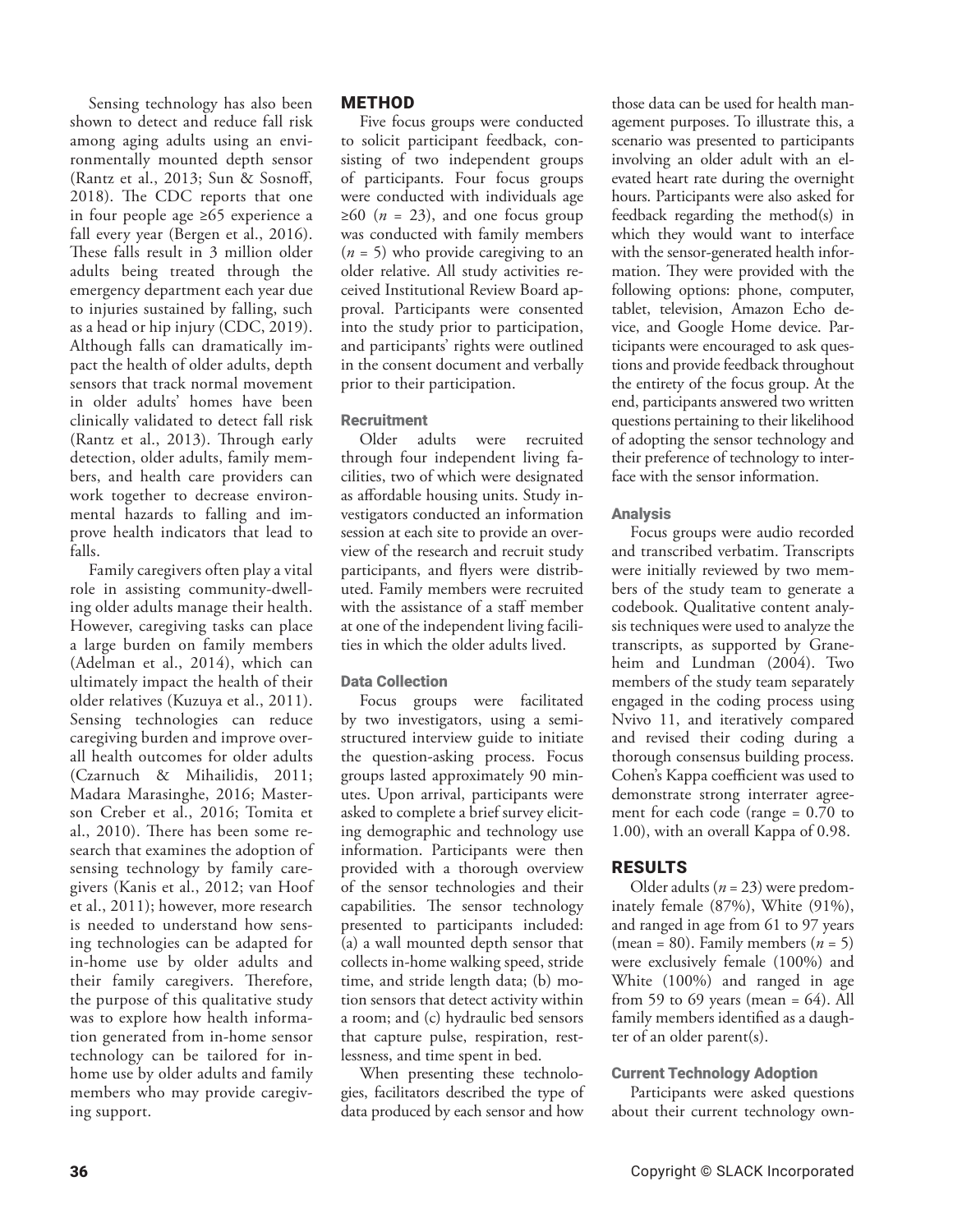ership, access, and use (**Table 1**). The majority of older adults ( $n = 20, 87\%$ ) and all family members  $(n = 5, 100\%)$ owned a cell phone at the time of the focus group. Of those who owned a cell phone, 70% (*n* = 14) of older adults and 100% (*n* = 5) of family members reported that their cell phone was a smartphone. Of older adults who owned a cell phone, 35%  $(n = 7)$  reported that they only used it for phone calls and texting, whereas the remaining participants reported using it for phone calls, email, texting, social media, keeping track of their calendar, playing games, browsing the internet, reading the news, paying bills, and online shopping.

Participants were also asked about their computer access and use. The majority of older adults (*n* = 18, 78%) reported that they had access to a computer and  $74\%$  ( $n = 17$ ) said they had access to the internet. However, 26% said that they had never learned how to use the computer and did not use the computer at all. All family members reported that they have access to a computer and the internet, and they use the computer frequently.

#### Tailoring the Technology for In-Home Use

Older adults and family members had a lot of questions and feedback regarding the functionality of the sensor technology and how it could be tailored for in-home use. In particular, four major areas of feedback were initiated by participants in multiple focus groups, pertaining to: (a) access delegation; (b) flexibility in receiving health messages and alerts; (c) interpreting health messages and alerts; and (d) graphic display preferences.

*Access Delegation.* In each of the focus groups, participants reflected upon who would be the designated person to receive health messages, health alerts, and have access to the sensor-generated health data. Many older adults expressed a desire for their sensor-generated health information to be shared with their health care providers, potentially through

| <b>TABLE 1</b> |                                    |
|----------------|------------------------------------|
|                | <b>Current Technology Adoption</b> |

|                                                                       | $n$ (%)                           |                                    |  |
|-----------------------------------------------------------------------|-----------------------------------|------------------------------------|--|
| <b>Technology Type</b>                                                | <b>Older Adults</b><br>$(n = 23)$ | <b>Family Members</b><br>$(n = 5)$ |  |
| Owns a cell phone                                                     | 20(87)                            | 5(100)                             |  |
| Cell phone is a smartphone                                            | 14 (70)                           | 5(100)                             |  |
| Has access to a computer                                              | 18 (78)                           | 5(100)                             |  |
| Has access to the internet                                            | 17 (74)                           | 5(100)                             |  |
| Uses a computer                                                       | 17 (74)                           | 5(100)                             |  |
| Owns a tablet                                                         | 8(35)                             | 5(100)                             |  |
| Owns an Amazon Echo or Google<br>Home device                          | 3(13)                             | 1(20)                              |  |
| Owns a wrist-worn device<br>(e.g., Fitbit <sup>®</sup> , Apple Watch) | 3(13)                             | 4(80)                              |  |

their electronic medical records, to assist in medical decision making. Participants also envisioned their health alerts (e.g., fall alerts) and other health messages to be sent directly to their health care providers. For instance, one participant who initially asked about the technology's ability to interface with her physician said, "Well, if it's something important. Somebody ought to know, you know, besides me or you." Similarly, family members also expressed a desire for health care providers to receive the alert messages (e.g., fall alerts) so they could immediately dispatch an emergency response team.

In addition, older adults and family members expressed a desire to delegate access to multiple individuals who may provide caregiving supports, such as other family members, close friends, and neighbors. These participants discussed how multiple people are often involved in the caregiving process, each fulfilling their own role (i.e., direct and indirect day-to-day supports, as well as supplementary and less frequent supports). Therefore, they would want different people to have various levels of access to the sensor-generated health information, health messages, and health alerts.

*Flexibility in Receiving Health Messages and Alerts.* Related to feedback regarding access delegation, participants also discussed a need for flexibility in receiving health messages and alerts. As participants pointed out, many people may be involved in the caregiving process and fulfill different caregiving roles. Therefore, each individual may have unique preferences for accessing the health information and receiving health messages/alerts.

To illustrate this point, one family member described her family with three daughters and one son who provide caregiving supports to their mother. Two of the daughters provide direct, day-to-day assistance and live in the same community as their mother. These two daughters would most likely want full access to all information, messages, and alerts, and the alerts to come straight to their smartphones so they can act quickly in the case of an emergency. The participant pointed out that her brother would also likely want access to their mother's health information via the computer or through a cell phone application (app), but he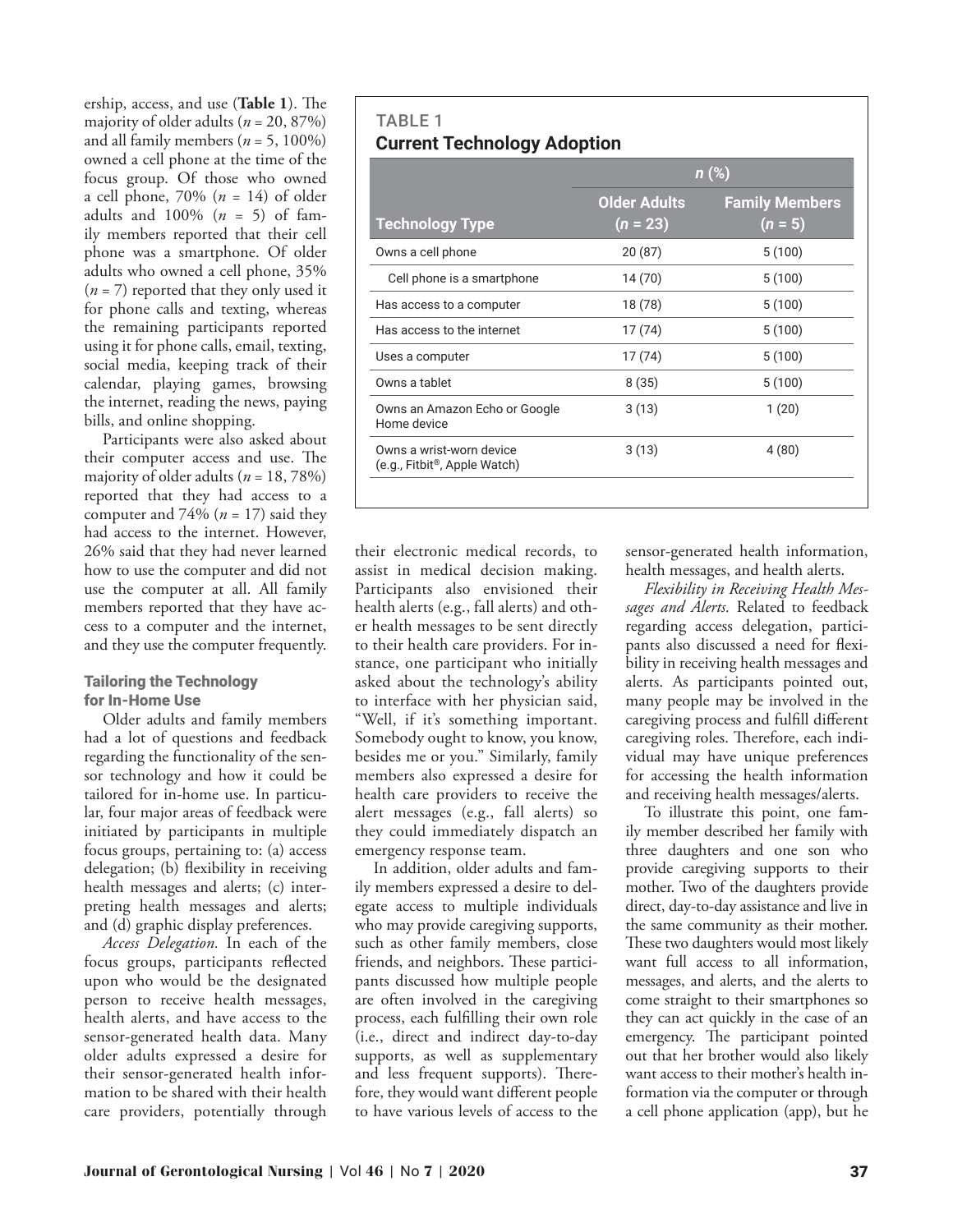would not likely want the health alert messages sent to his phone via text message (as he would not be the person immediately responding). In addition, she pointed out that her sister who lives out of state and provides additional levels of care may have different preferences.

*Interpreting Health Messages and Alerts.* Participants described potentially needing assistance in interpreting the health messages. When it comes to fall alerts, participants believed those interpretations were straight forward. However, participants envisioned having more difficulty interpreting the other health messages. For example, when participants were provided with the focus group scenario of an elevated heart rate, they inquired about how to interpret the example health message and the appropriate response needed (e.g., watchful waiting, contact their physician, make changes to their activity levels before bed). This uncertainty in responding to their health information related back to conversations regarding access delegation, with many participants expressing a desire for this type of health information to go directly to their health care providers so that they could interpret it and make the appropriate decisions.

*Graphic Display Preferences.* Lastly, participants also provided feedback regarding how they would like their health information to be graphically displayed. To initiate this feedback, participants were shown various graphic display options (e.g., line graphs, bar graphs). These example images varied in degree of complexity of information, as well as the amount of information shown over time. Although many participants expressed a firm desire for the more simplistic graphs, several participants noted that they would not want to sacrifice important health information for simplicity's sake.

#### Technology Concerns

Older adults and family members noted several concerns about using the sensor technology to manage their health or the health of their family member. Three main areas of concern were especially prevalent: (a) technology access; (b) privacy; and (c) health obsession.

*Technology Access.* The most prominent concern expressed by older adults and family members was older adults' ability to access their sensorgenerated health information using certain technology platforms. Older adults who did not own or know how to use a smartphone, tablet, or computer expressed this concern, as well as older adults who owned and knew how to use these technologies. One participant commented, "Well, but there are people, several people in this building that don't have smartphones. They just have little handheld phones, or they just have a land line." Family members also noted this concern for their older relatives. Internet connectivity was also mentioned in these conversations as a potential barrier, especially for participants who lived at the two affordable housing units. Related to access, in every focus group, participants asked about the potential cost of the sensor technology for inhome use. The ability to afford the technology was cited as a huge factor in an individual's decision to adopt the technology.

*Privacy*. Some older adults specifically expressed privacy concerns about having the technology in their own homes. These participants feared that the digital images and videos generated from the depth sensors would intrude upon their privacy when they were in their bedrooms and bathrooms. For instance, one participant said, "I don't want anyone to see me use the bathroom," and another participant added, "Or getting out of the shower." Similarly, another participant remarked, "I don't like the idea of somebody knowing every time I go to the bathroom" in reference to a motion sensor being placed in her bathroom.

Although some older adults expressed these privacy concerns, family members did not share these concerns. These participants noted that the images and videos captured from the depth sensors would not indicate whether their older relative was clothed. They also believed that the benefits outweighed any privacy concerns that their older relatives may have about placing the sensors in their bedrooms or bathrooms. They believed that if their older relative were to fall in their bedroom or bathroom, then a depth sensor would be able to capture that fall and alert the family member immediately so that help and medical intervention could be provided.

*Health Obsession.* Some older adults discussed a reluctance to use the inhome sensors because they do not want to obsess about their health. Although it was a small number of participants (*n* = 5) who expressed such sentiments, they had strong opinions regarding the sensors. For instance, one participant said, "I think the hypochondriac would love it, but I don't want to know that much…. I don't want to be that overly concerned that I'm thinking about what's happening to me, you know. I think that can be counterproductive at times." Similarly, another participant said, "I can't imagine worrying about all of this stuff. It's just too much. For me, it would not be valuable. To other people it may be, but to me, I would not, I would never use it."

Interestingly, family members did not agree with these sentiments. When the focus group facilitator presented this information to family members, they unanimously agreed that they would want access to their older relatives' health information and receive health messages/alerts even if their older relative did not want to worry about it. They believed that they would have a responsibility to manage their older relatives' health, and therefore they would want the technology installed in their older relatives' home.

## Future Technology Adoption and Preferences

Upon completion of the focus groups, participants answered a ques-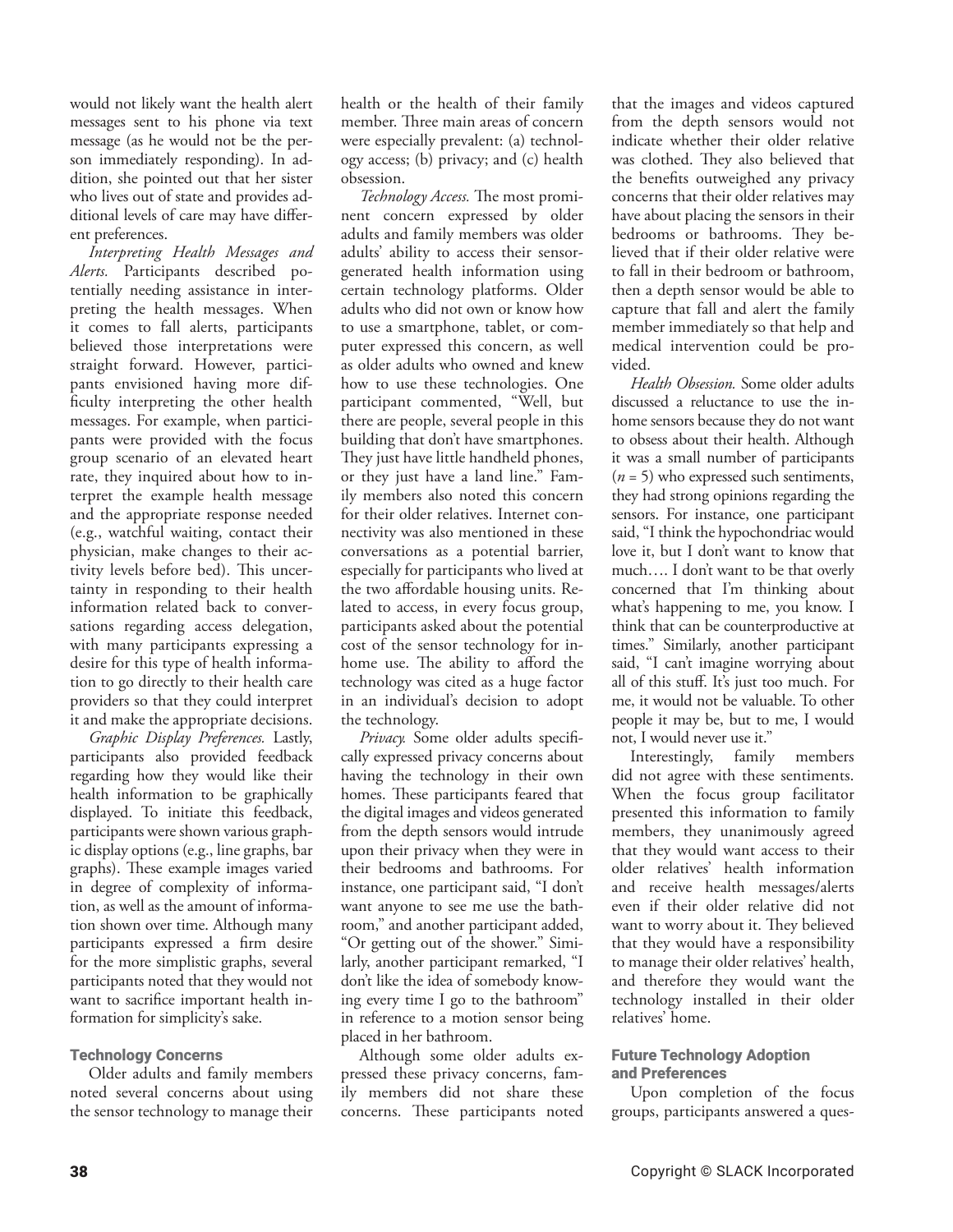tion about their likelihood of adopting the technologies. This question was presented in a written format with response options on a 5-point scale (1 = *very unlikely*, 2 = *somewhat unlikely*, 3 = *neutral*, 4 = *somewhat likely*, and 5 = *very likely*). On average, older adults said they were *neutral* to *somewhat likely* to use the technology (mean score =  $3.7$ , range = 1 to 5). On average, family members said they were *somewhat likely* to *very likely* to use the technology (mean score = 4.8, range =  $4$  to 5).

Participants were also asked which technology they preferred to use in accessing their sensor-generated health information and receiving health alerts (**Table 2**). The majority of older adults  $(n = 14, 61\%)$  and all family members  $(n = 5, 100\%)$  indicated they would prefer to use their smartphone/cell phone to access such information and receive alerts.

# **DISCUSSION**

The current study highlights several important considerations when adapting in-home sensor technology for use by older adults and family caregivers. Participants indicated an interest in using the technology in their own homes, with family members more eager to adopt the technology than older adults. Although some older adults indicated that they would not use the technology because they did not want to obsess about their health, family members unanimously agreed that they would want access to their relative's health information and receive health messages and alerts to assist in their caregiving-related tasks and to manage their older relative's health. This finding suggests that family caregivers may be an important consumer of the technology and further efforts to tailor in-home sensor systems for private use should take their perspectives into consideration.

Participants shared a great deal of feedback regarding access considerations and receiving health messages and alerts. It is evident from these focus groups that older adults and famTABLE 2 **Technology Preferences for Accessing Sensor-Generated Health Information and Receiving Health Alerts**

| <b>Technology Type</b>                                              | <b>Older Adults</b><br>$(n = 23)$ | <b>Family Members</b><br>$(n = 5)$ |
|---------------------------------------------------------------------|-----------------------------------|------------------------------------|
| Cell phone                                                          | 14(61)                            | 5(100)                             |
| Computer                                                            | 4(17)                             | 0(0)                               |
| Tablet                                                              | 2(9)                              | 0(0)                               |
| Amazon Echo or Google Home<br>device                                | 1(4)                              | 0(0)                               |
| None $-$ "I do not prefer to use<br>technology to manage my health" | 2(9)                              | 0(0)                               |
|                                                                     |                                   |                                    |

ily members wish to customize their user experience with the technology, to meet their unique health management needs. Therefore, options in how older adults and caregivers are able to access the sensor-generated health information are important. Although both groups of participants preferred using their cell phones to receive health messages and alerts, other options must also be available. Future usability research is needed to explore the various ways in which older adults and family caregivers may access the health information (e.g., smartphone app, web-based portal via smartphone, web-based portal via computer/tablet) and receive health alerts (e.g., text messages, emails, smart phone app, web-based portal).

When deploying in-home sensor systems for private use by older adults and family caregivers, the accompanying training component is an important consideration. Participants had logistical questions about how the sensor systems worked, the type of health information they produced, and how to interpret that information for health management purposes. Although interpreting health information for individuals may be beyond the scope of research investigating how to develop in-home sensing technologies, participants suggested linking the technologies with their health care providers to help interpret health information and provide emergency support (e.g., in the case of a fall). Connecting in-home sensor systems with older adults' electronic medical record may also be a viable solution and should be further explored.

Some older adults discussed privacy concerns regarding images generated by the depth sensors. Although only a small number of these participants expressed such concerns, they are important to note. Integrating a discussion about privacy concerns into the training component when deploying in-home sensor systems can potentially help ease older adults' apprehension about the technology. Family members did not express such concerns, as they noted the images captured could not reveal any distinguishable characteristics. They also believed that the benefits outweighed any perceived risks, which again reinforces that family caregivers are an important user of the technology.

The current study highlights the need to take consumers' considerations in mind when developing inhome sensor technologies and data access platforms. The CDC (2013b) offers insight and guidance to developers of these technologies, as well as a plethora of examples, for ensuring older adults' needs and preferences are considered. Although there was some